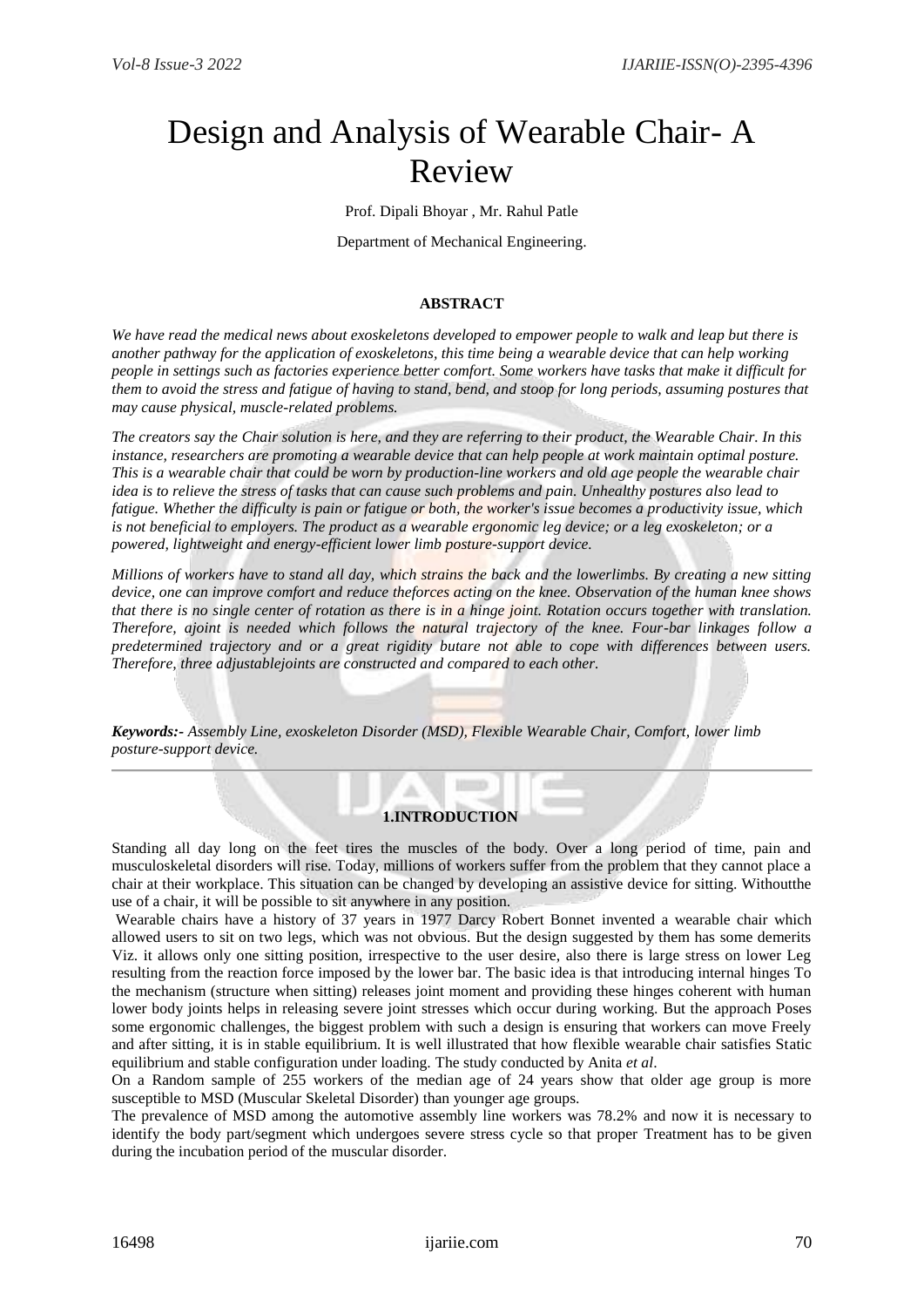

Fig:- The chairless chair of Noonee

#### **2.LITERATURE REVIEW**

In this paper we are very much interested in the wearable devices which help in increasing the efficiency of the human and decrease the rate of fatigue of human during work. The device discussed here is the passive device. This device is also known as Chairless Chair which helps the wearer to work effectively at any location in a sitting posture.

[1]ASHUTOSH BIJALWAN AND ANADI MISRA worked on Design and Structural Analysis of Flexible Wearable Chair Using Finite Element Method. The objective of this paper is to focus on the mechanical design and finite element analysis (FEA) of the mechanism using ANSYS software. In the present work all the parts of the mechanism are designed under static load condition. The results of the analysis indicate that flexible wearable chair satisfies equilibrium and stability criterion and is capable of reducing fatigue during working in an assembly line/factory. This paper mainly focused on to design and analyze a chair which can be adjusted as per work's gesture and posture minimize the load acting on the body parts and when needed it can be portable from one place to another place. MSD is burning issue which is faced by ergonomist in the present scenario and has to be relieved. Further one can observe that implementing flexible wearable chair technology leads to easing muscle fatigue (MSD) and an increase in the productivity which makes it an integral part of workstations design.

[2]PAWAR AKSHAY ,PATIL KSHITIJ, NIKAM PRAFULL, PAGAR GANESH AND GUJRATHI T V worked on Design of wearable chair. The primary goal of the venture is to lessen weariness because of consistent standing stance amid working hours and increment working proficiency of client, and henceforth venture has some more destinations. To give legitimate working condition without interfering with work process. Decrease weight of seat. Decrease cost and multifaceted nature of system& make framework as straightforward as conceivable to utilize. Henceforth our plan is reasonable and uncommonly intended for the general population at various sequential construction system work Due to this course of action people groups felt loose who were experiencing the back agony and spinal string ailments. The plan venture is a win in view of tilting gadget. It decreased body weariness and expanded the workability of the individual in the available time and in addition in the business places.

[3] PROF. AMIT BHAGAT, SHUBHAM V. TAWARE, TUSHAR V. SUTAR, SANKET R. SHELKE AND ROHIT K. SURYAWANSHI worked on Design and manufacturing of wearable pneumatic chair. The objective of that project is so simple with the help of chairless chair worker can move freely here and there without any stresses and fatigue or pain. Pneumatic cylinders are used for smooth suspension which makes comfort to a worker. It improves walking and running economy and reduces the joint in pain or increases the strength in joint. It transfer load directly to ground. The exoskeleton is powerful mechanical devices. In pneumatic support, a pneumatic cylinder is used to engage and hold the person body it only wraps around thighs so it reduces fatigue and increases the productivity. Hence our design is affordable and specially designed for the people at different assembly line work Due to this arrangement peoples felt relaxed who were suffering from the back pain and spinal cord diseases.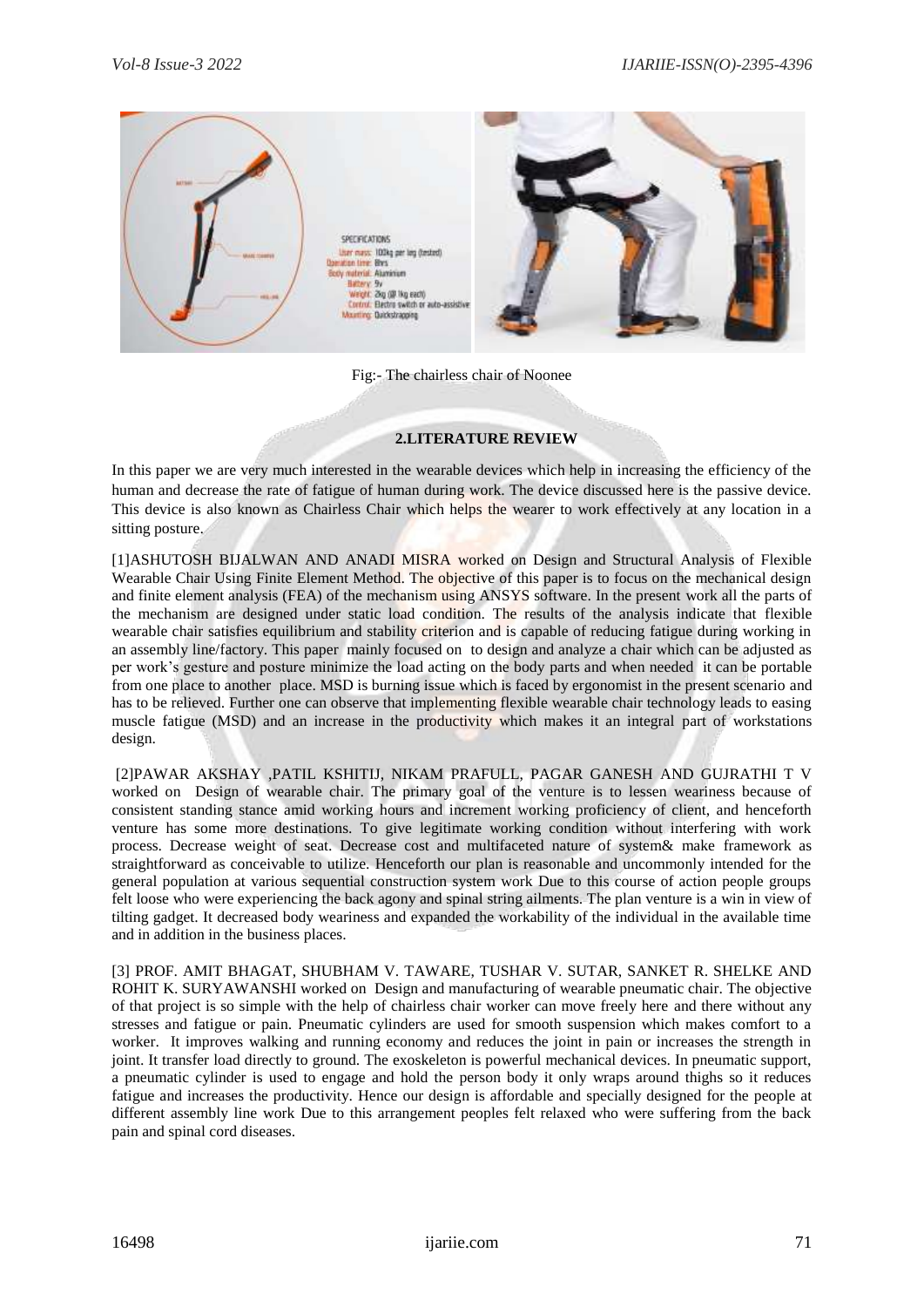#### **3. METHODLOGY**

- a) Clarification of the task. This stage includes collecting information or data about the conditions that will be fulfilled by the design of the tool and also its limitations.the results of this stage are terms or specifications.
- b) Conceptual design. This stage includes information on the structure of the search function the principles of problem solving that are suitable and combine into a variant concept the results of this stage are basic problem solving or concepts.
- c) Embodiment design. This stage includes a sketch of a combination of principle solutions that have been made in the form of an initial layout. The principal solutions that meet the requirements that are in accordance with the specifications and are good according to technical and economic criteria are selected. The initial layout that is chosen and developed
- d) Into a definitive layout is a form of design that suits user's needs and expectations.the definitive layout includes several things that are the results of this stage, including the form of a product element and the selection of the shape and size of the component.
- e) Design details. This stage produces a product document design, so it can be produced continuously with better product development. This product document can include: design concept drawings, detailed drawings, operating systems and standard component selection.
- f) Kinematics analysis of the chairless chair to ensure the movements of each component can be known when used.
- g) Strength analysis of components by using computer software.
- h) Creation and testing of the chairless chair product prototypes, so that the real usage testingCan be carried out.

# **4. ADVANTAGES**

- a) It is light in weight.
- b) Doesn't affect one's mobility.
- c) The chair locks itself in place and redirects the person's body weight to its heels.
- d) It can support up to 100kg of weight on each person's leg.
- e) Apart from allowing the user to walk around while wearing the device, it also allows one to perform some running.
- f) Maintain right posture while sitting.
- g) Required less space.
- h) Attractive in design and smooth in operation.

#### **5.Application**

Wearable chair is widely applicable in assembly line in industries where workers works for whole day by standing which will cause frequent tiredness and this result low production rate.